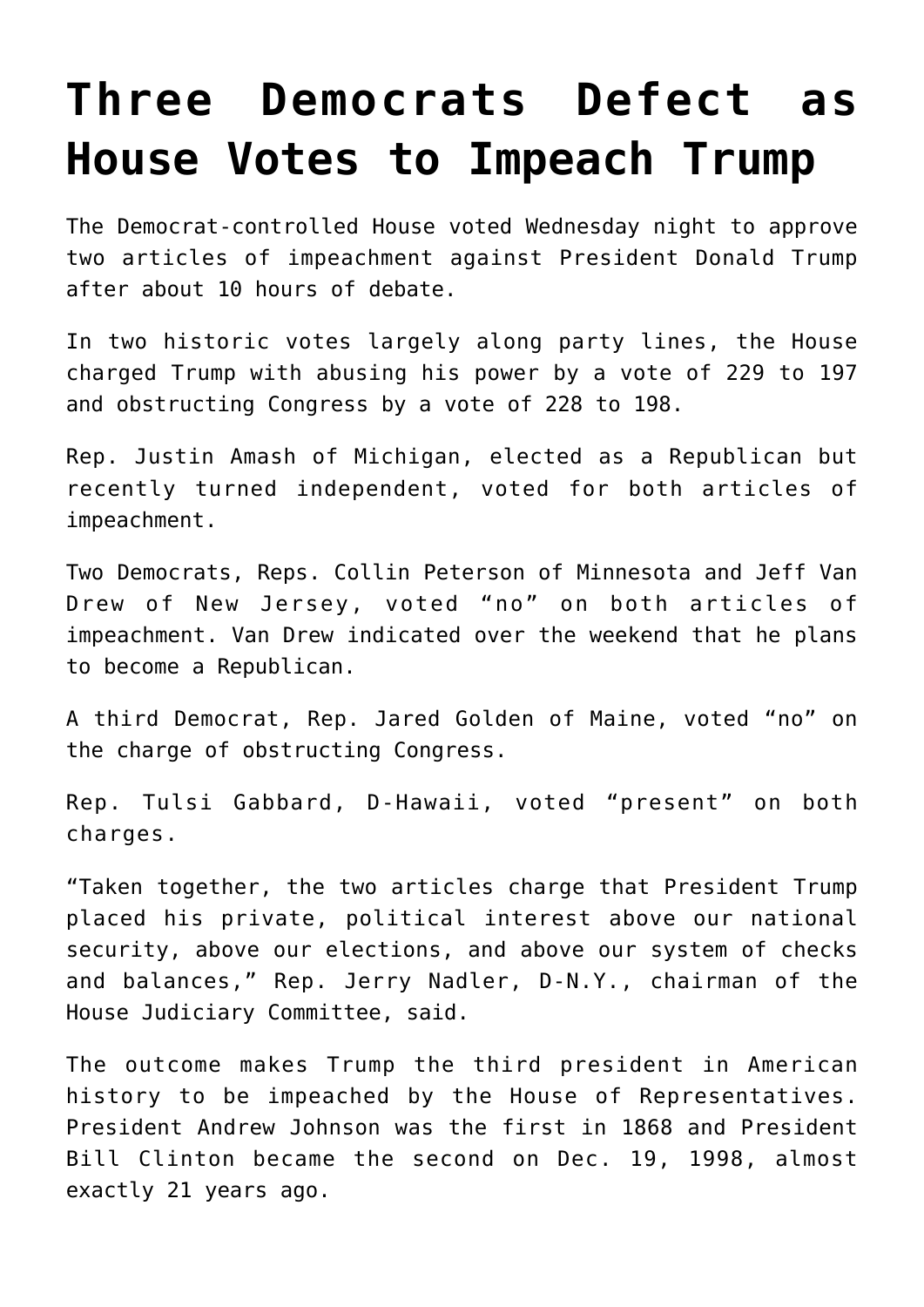Trump was speaking at a rally in Battle Creek, Michigan, as the vote on the first article of impeachment occurred, and cable news networks used a split screen to show both the president and the unfolding votes.

The rally was held in Amash's congressional district.

"It doesn't really feel like we're being impeached," Trump told the cheering crowd. "The country is doing better than ever before, [and] we did nothing wrong."

The floor debate began after 9 a.m. and, as day turned into evening, House members from each side howled or applauded, depending on who was speaking. The votes concluded around 8:45 p.m.

Democrats based the charge of abuse of power on Trump's July 25 phone conversation with Ukrainian President Volodymyr Zelenskyy, in which they allege Trump pressured Ukraine's new leader to open an investigation into a political rival at a time when Trump was withholding nearly \$400 million in congressionally approved military aid. Trump released the aid in September.

According to an official White House transcript, Trump expressed concern that Ukraine, years before Zelenskyy took office, meddled in the 2016 presidential election in the United States.

The two leaders also talked briefly about Trump's interest in Ukraine's investigating the activities of former Vice President Joe Biden's son as a highly paid board member at the Ukrainian energy company Burisma while the senior Biden was President Barack Obama's point man for Ukraine policy.

"President Trump should have been focused on the interest of the American people in that call," Nadler said. "Instead, he prioritized his private, political interests."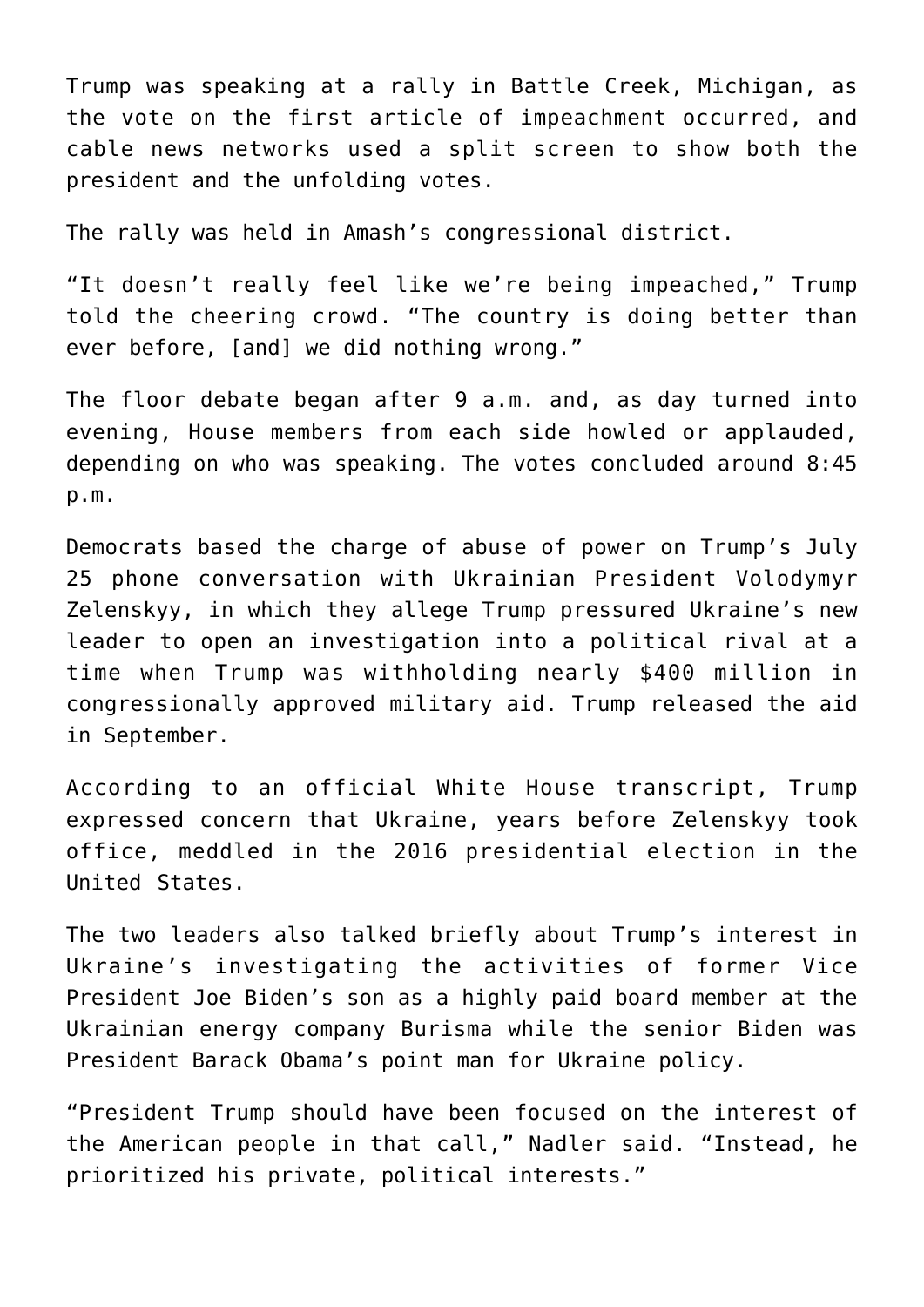Democrats based their charge of obstruction of Congress on Trump's direction that administration officials not respond to subpoenas for documents and testimony during the House impeachment inquiry.

"Many presidents, including President Trump, have asserted privilege and other objections to specific subpoenas," Nadler said. "But only President Trump has ordered the categorical defiance of a congressional investigation, the automatic rejection of all subpoenas."

The two articles of impeachment likely will go nowhere in a Senate trial, noted John Malcolm, director of the Meese Center for Legal and Judicial Studies at The Heritage Foundation.

"It is the culmination of an impeachment effort by House Democrats that began within days of Trump's inauguration nearly three years ago. It all seems so anti-climactic," Malcolm said in a written statement, adding of the coming Senate trial:

*Assuming that all 45 Democrats and both independents vote to convict, they will still need at least 20 Republican senators to join them in order to remove Trump from office. This will not happen. … President Trump will not be unseated by this partisan ploy. While [the] vote in the House will, no doubt, anger the president, the ultimate verdict will be rendered by the people when they vote in November 2020.*

It requires 67 senators, an unlikely two-thirds majority, to convict and remove a president after a Senate impeachment trial. Republicans hold 53 seats.

House Speaker Nancy Pelosi, D-Calif., told reporters earlier in the day that the House would consider withholding the articles of impeachment from the Senate. This move could stall the trial, providing some leverage to House Democrats on setting the rules.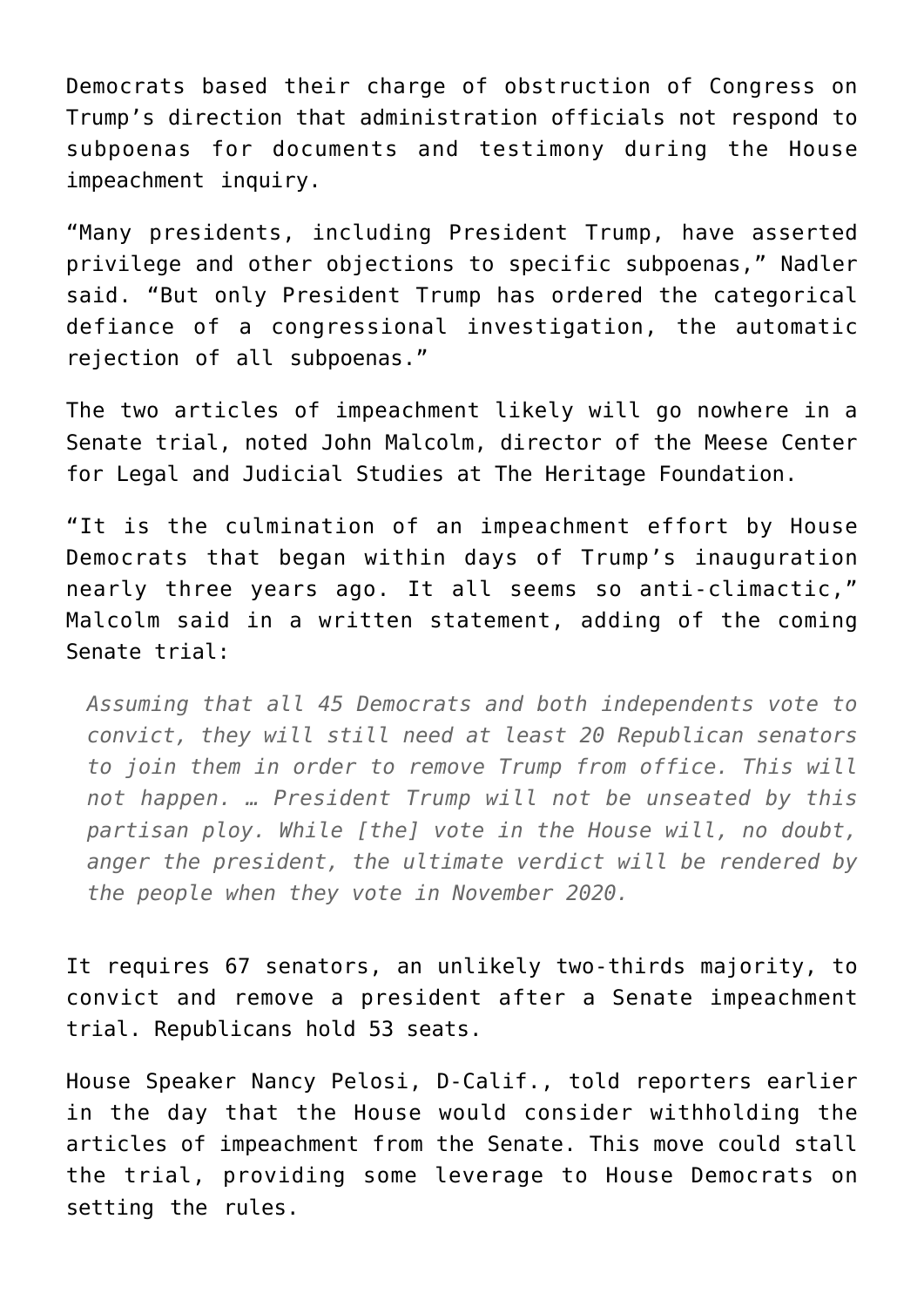During the House floor debate, Republican lawmakers argued that the articles of impeachment were vague and did not allege a specific crime.

"I not only serve on the Judiciary Committee, I also serve on the Rules Committee," Rep. Debbie Lesko, R-Ariz., said. "I have spent hours and hours and hours reading transcripts, looking at documents, hearing testimony. I can tell you one thing: I believe this is the most unfair, politically biased, rigged process that I have seen in my entire life."

"There is no proof, none, that the president has committed an impeachable offense," Lesko added. "Not one of the Democrat witnesses, not one, was able to establish that the president committed bribery, treason, or high crimes and misdemeanors as required [for impeachment] in the U.S. Constitution."

Lesko noted that 17 of the 24 Democrats on the House Judiciary Committee already had voted to back an impeachment resolution against Trump before the Trump-Zelenskyy phone call.

Five of the nine Democrats on the House Rules Committee also already had voted to impeach Trump, she said.

The Arizona Republican was referring to Reps. Al Green, D-Texas, and Brad Sherman, D-Calif., who used procedures to force three earlier votes on the House floor on whether to table Green's resolution to impeach Trump. The most recent such resolution was in July.

Van Drew, Peterson, and Golden were the only Democrats to defect **[among the 31](https://thehill.com/homenews/house/475207-how-the-31-democrats-in-trump-districts-voted-on-impeachment)** who won election in 2018 in congressional districts won by Trump in 2016.

Rep. Elaine Luria of Virginia is among the "Trump district" Democrats. She invoked her military background, which helped her win election, in arguing for impeachment.

"I rise today in support of the oath I first took at 17 upon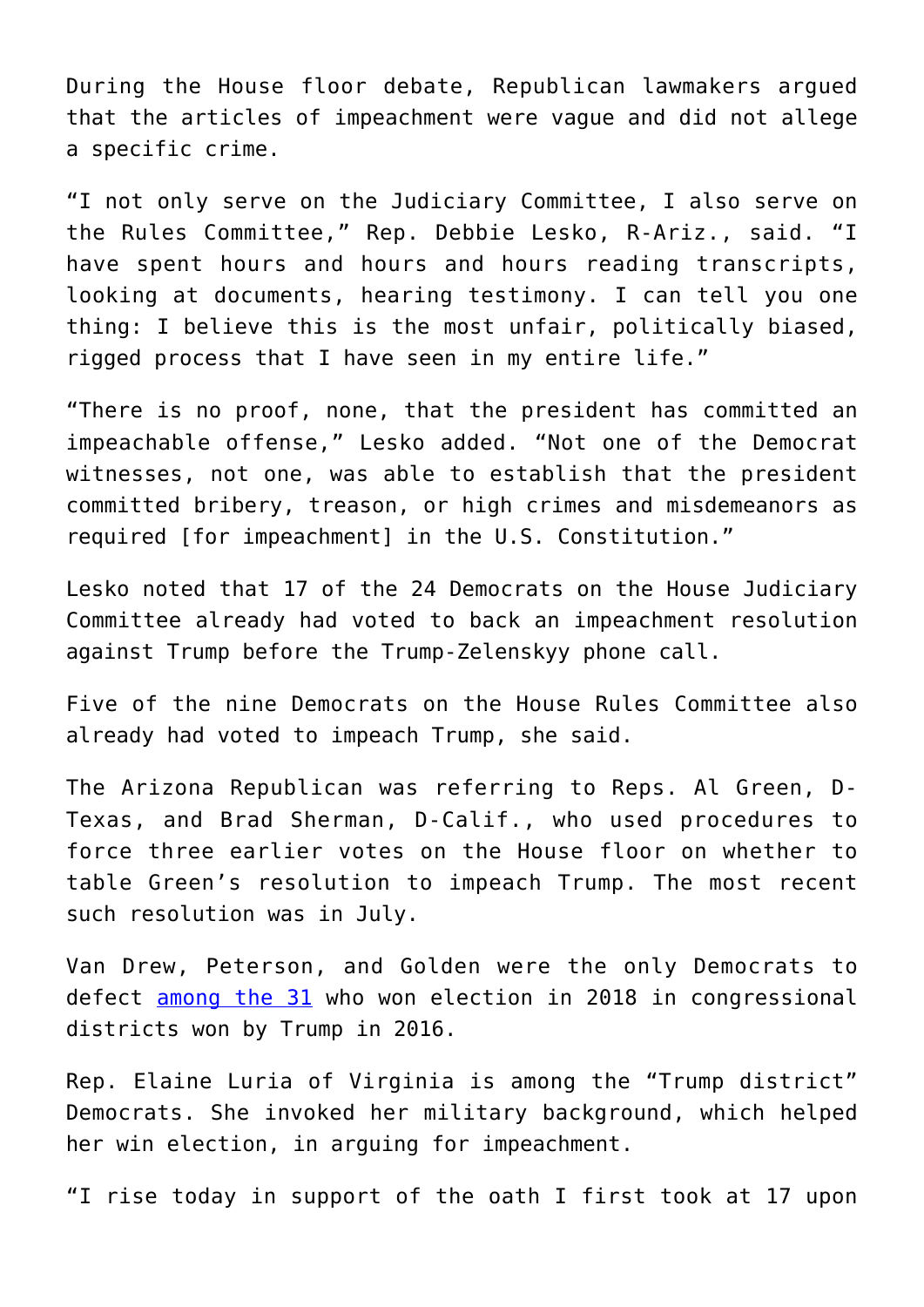entering the Naval Academy and took five more times in my 20 year Navy career, an oath that comforted me in the years that I spent away from my family deployed around the globe," Luria said, adding: "And today, an oath that gives me resolve, resolve to do today what is right and not what is politically expedient, resolve to stand with the president at the White House last week and resolve to stand up to the president today."

Majority Whip James Clyburn, D-S.C., the number three Democrat in the House, appeared to use the words "domestic enemies" to refer to Trump and invoked religion in describing his vote.

"I rise today feeling the full weight of my duty as a member of this august body, reflecting upon our oath of office to support and defend the Constitution against all enemies, foreign and domestic," Clyburn said.

Clyburn, quoting Founding Father Thomas Paine, said: "Tyranny, like hell, is not easily conquered."

"Today, we have a president who seems to believe he is a king or above the law," Clyburn said. "Paine warned us that so unlimited a power can belong only to God Almighty. My faith leads me to take very seriously the final words of our oath, 'to faithfully discharge the duties of the office, so help me God.'"

Pelosi had resisted impeachment for months, but said Wednesday that she had no choice. As she spoke, Pelosi stood by a prop, a sign that quoted from the Pledge of Allegiance: "And to the Republic for which it stands."

"If we do not act now, we will be derelict in our duty," Pelosi said. "It is tragic the president's reckless actions make impeachment necessary. He gave us no choice."

House Minority Leader Kevin McCarthy, R-Calif., gained applause from his caucus when he asserted about 7:45 p.m. that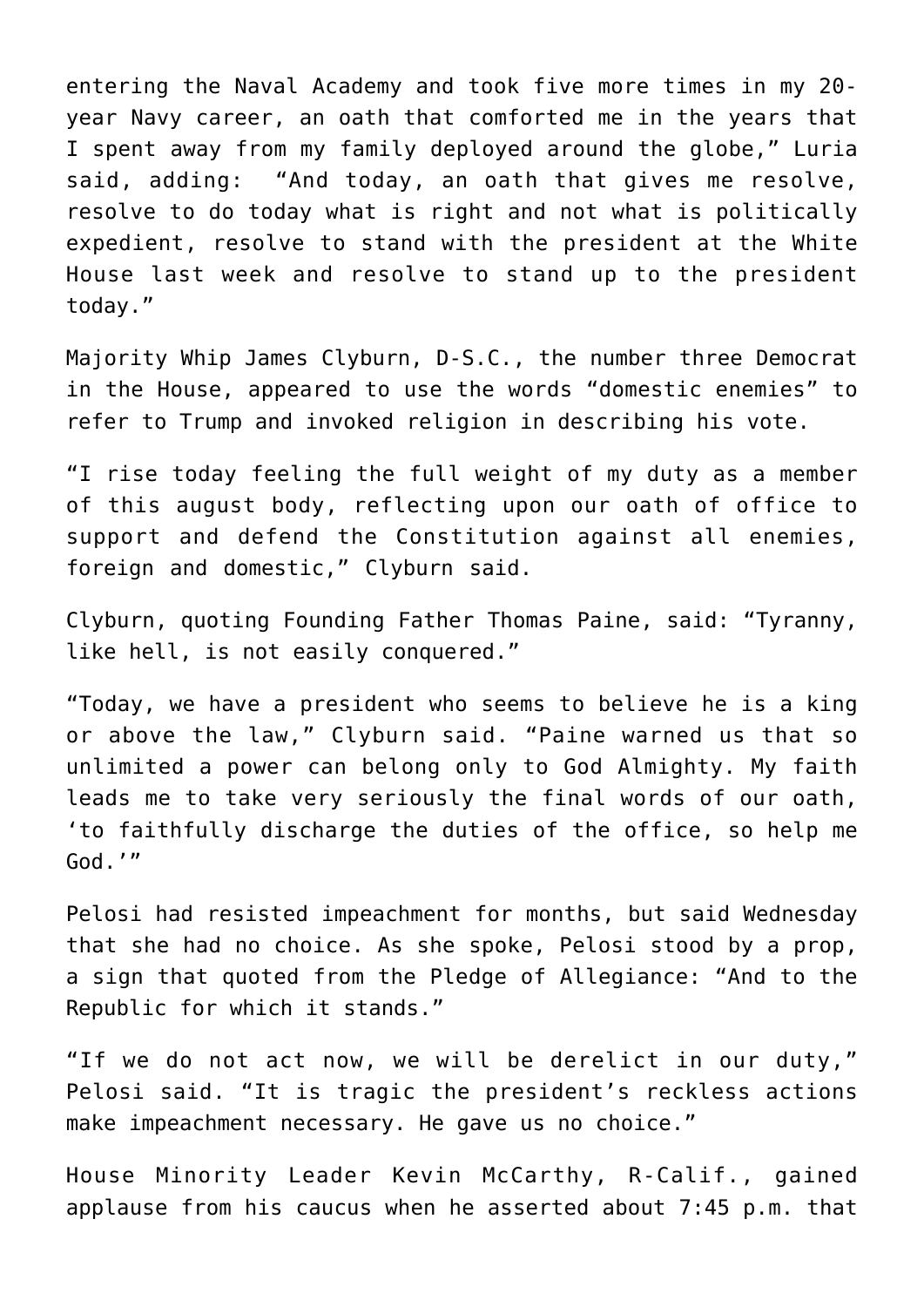Trump easily would survive impeachment following a Senate trial.

"Donald J. Trump is president of the United States. He is president today. He will be president tomorrow. And he will be president when this impeachment is over," McCarthy said, prefacing his remarks by saying he knew they would upset Democrats.

Rep. Doug Collins, R-Ga., ranking member of the Judiciary Committee, noted the previous attempts to impeach Trump and referred to Green's widely reported comment that Democrats needed to impeach Trump to keep him from getting reelected.

"That is probably the most prescient thing said by the majority in the last year, is, 'We can't beat him if we don't impeach him.' There is a reason behind this impeachment, and even Speaker Pelosi said it would be dangerous to leave it to voters to determine whether President Trump stays in office. Really?" Collins said, adding:

*After we just said the Pledge of Allegiance, we go back to the speaker's own words, who said it would be [dangerous](https://www.washingtontimes.com/news/2019/nov/19/nancy-pelosi-its-dangerous-position-to-take-a-let-/) to leave it [Trump's fate] to the voters. I will tell you right now, Madam Speaker, we on the Republican side have no problem taking our side to the [House] majority and to the people of this country because they elected Donald Trump, and it is a matter for the voters, not this House, not in this way, not in the way this is being done. It has trampled everything this House believes in.*

Rep. Maxine Waters, D-Calif., who started what she called the "Impeach 45" movement in 2017, appeared to boast of a mission accomplished.

"History will remember those who were willing to speak truth to power. Yes, I called for Trump's impeachment early," Waters said, adding: